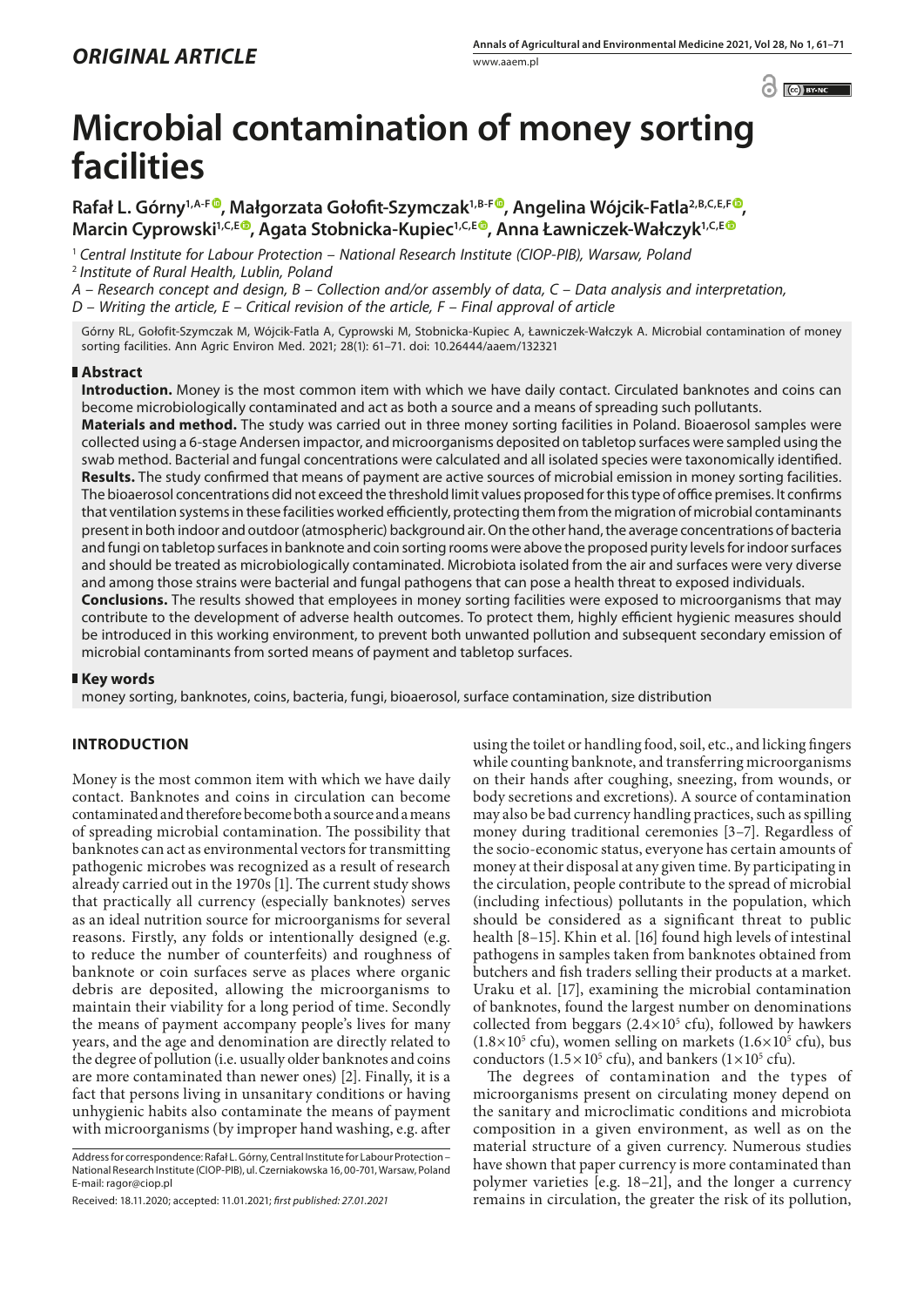and the lower the denomination of money, the higher the exchange frequency between people and the higher its microbial contamination [22].

In the scientific literature, there are numerous studies devoted to the quantitative and qualitative assessment of microbial contamination of various types of means of payment. Evidence of microbiological contamination of banknotes has so far been presented by researchers from all continents [16, 23]. Such investigations showed that microbial pollution can affect 60% – 100% of banknotes in circulation. From microorganisms transported on banknotes, the most frequently isolated were bacteria from *Klebsiella* (incl. *K*. *pneumoniae*), *Staphylococcus* (incl. *S*. *aureus*, *S*. *epidermidis*), *Escherichia* (incl. *E*. *coli*), *Salmonella* (incl. *S*. *typhi*), *Proteus* (incl. *P*. *mirabilis*), *Pseudomonas* (incl. *P*. *putida*), *Serratia*, *Citrobacter*, *Shigella*, *Listeria*, *Bacillus* (incl. *B*. *subtilis*, *B*. *megaterium*), *Enterobacter* (incl. *E*. *aerogenes*), *Aeromonas* (incl. *A*. *hydrophila*), *Streptococcus*, and *Micrococcus* genera, filamentous fungi from *Aspergillus* (incl. *A*. *niger*, *A*. *flavus*, *A*. *nidulans*), *Penicillium* (incl. *P*. *citrinum*), *Alternaria* (incl. *A*. *tenuis*), *Curvularia* (incl. *C*. *pallescens*), *Cladosporium* (incl. *C*. *cladosporioides*), *Rhizopus* (incl. *R*. *stolonifer*), *Fusarium*, *Colletotrichum* (incl. *C*. *truncatum*, *C*. *gloesporoides*), and *Trichoderma* (incl. *T*. *viride*) genera, and yeasts from *Candida* genera [e.g. 1, 8–15, 18, 24–28]. Their degree of contamination may reach 109 colony forming units (cfu) per one banknote [29].

Compared to the research on banknote contamination, there are only a few reports on the microbiological quality of coins. In 1999, Jiang and Doyle [30] suggested that coins could serve as potential carriers of pathogens such as *E*. *coli* and *Salmonella* spp. There is also very little information about the isolation of potentially pathogenic fungal conidia from coins. The first report of this type was made by Kuria et al. [31], who confirmed the presence on coins of filamentous fungi (from *Penicillium*, *Aspergillus*, *Fusarium*, *Rhizopus*, and *Alternaria* genera) and yeasts. Research by Abirami et al. [28] on coins from Maharashtra State in India also revealed the presence of numerous species of filamentous fungi, including *A*. *niger*, *A*. *flavus*, *A*. *nidulans*, *P*. *citrinum*, *A*. *tenuis*, *C*. *pallescens*, *C*. *cladosporioides*, *R*. *stolonifer*, *Fusarium* spp., and *T*. *viride*. As noted by several research groups, a greater number of microorganisms occur on the surfaces of banknote rather than on coins, which may suggest that coins are safer in circulation within population than banknotes [32, 33].

There is a high probability of isolating microbiota with a taxonomic composition similar to that of banknotes and coins, both in the rooms where these means of payment are sorted and from machines used for this purpose, e.g. banknote sorters and counters. A study by Eneumor et al. [34] carried out in such rooms in four Nigerian banks showed that 70% of the banknote counters were contaminated with bacteria, and 25% with fungi. Among the most frequently isolated microorganisms from counters there were cocci of *Staphylococcus*, *Enterococcus*, and *Streptococcus* (incl. *S*. *pyogenes*) genera, Gram-negative bacilli, *S*. *typhi*, *E*. *coli*, and *Proteus* spp., as well as fungi of *Aspergillus*, *Mucor*, *Rhizopus*, and *Penicillium* genera. Since all these microorganisms have a pathogenic potential, the contaminated elements of counting and sorting machines, as well as worktop surfaces, may become sources of infection spreading among bank employees and in the general population, creating a risk for both employees and clients of these facilities.

While the studies devoted to the quantitative and qualitative evaluation of microbial contamination of banknotes and coins are available in the scientific literature, knowledge about the hygienic conditions of the premises in which they are sorted and subsequently packed before their redistribution, is practically non-existent. Hence, the aim of this study was to assess the bacterial and fungal contamination of the air and surfaces in money sorting facilities and, subsequently, evaluate the hygienic quality of this specific environment for employees occupationally exposed to harmful microbiological agents.

### **MATERIALS AND METHOD**

This study was carried out in three money sorting facilities located in central (1) and southern (2) Poland. Both banknotes and coins were sorted at workplaces in the studied premises. Polish currency notes are made of special 80  $g/m^2$  white cotton banknote paper with the surface refined with polyvinyl alcohol. Surprints and overprints are made of monochrome inks using the techniques of steel engraving (used to print the main graphic motifs on both sides of the banknote, digital and word markings of the nominal value, name of the issuer as well as being responsible for angular effect), typography (used to print series markings and numbering) and offset (applied to create the underprint), supplemented with silkscreen printing and flexography. In turn, the coins used in Poland are minted mainly from copper, nickel, tin and aluminum alloys. The most common alloy is copper-nickel with small additions of other elements, such as aluminum, iron, silicon or manganese. It is used to produce a few Polish monetary units, e.g. 10 groszy, 50 groszy and 1 zloty coins. The alloy is used in 2 and 5 zlots coins, the core of which is made of cupro-nickel and the surrounding ring of aluminum bronze with small admixtures of nickel, manganese and iron. The currencies with the lowest denominations, i.e. 1, 2 and 5 groszy coins, were initially struck from brass (an alloy of copper and zinc) with the addition of manganese, while now they are minted from steel coated with a layer of manganese brass. An additional technique used in Polish mints to increase the resistance of coins is oxidation, i.e. the process of covering the coin surface with a layer of oxides from the raw material from which it is made. This treatment additionally increases the resistance of the coin to corrosion.

For the study, measurements were carried out in the summer season, defined as the period from May – September, when the average outdoor air temperature was above 10 °C on at least seven consecutive days. All studied premises were located in multi-story buildings located in urban areas. The sorting rooms were equipped with ventilation systems enabling air-conditioning of the tested interiors. Their cubic capacities ranged from  $50 \text{ m}^3 - 294 \text{ m}^3$ . In none of the examined buildings, neither in their history nor current state, were visible signs of moisture damage indicating conspicuous microbial growth were noted. During the measurements, there were several to a dozen people in the rooms. The bioaerosol samples were collected using stationary sampling methods at workplaces during typical occupational activities, in corridors neighbouring the sorting rooms in order to determine the indoor background level of contamination, and in the direct surrounding of the building (in the ambient air) in order to check both the outdoor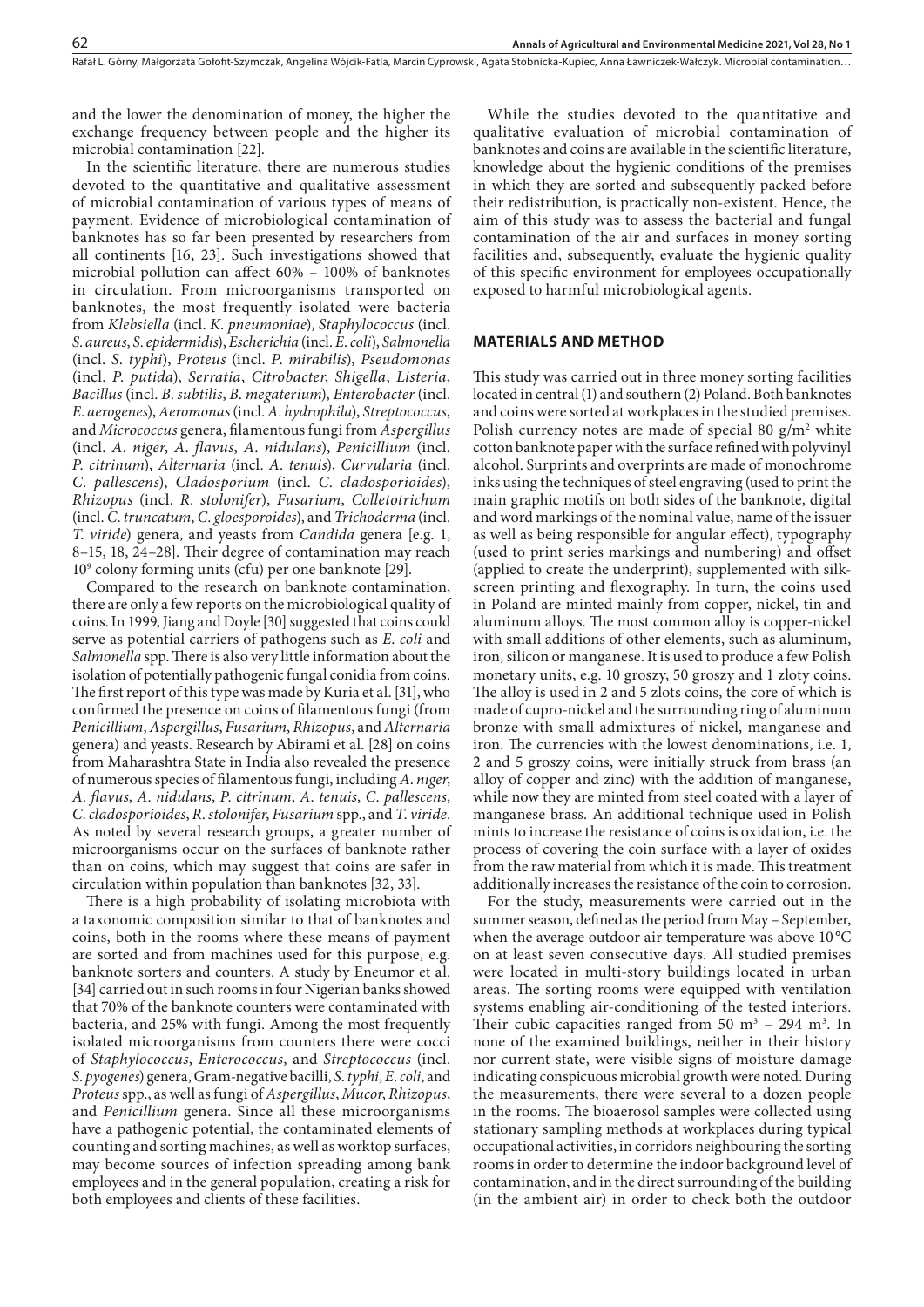background level of contamination and the degree to which microorganisms migrate to the studied premises. During the measurements, all sampling instruments were placed at a height of 1–1.5 m above the floor or ground level to simulate aspiration from the human breathing zone. Viable (understood in this study as culturable) bioaerosol samples were taken using a six-stage Andersen impactor (model WES-710, Westech Instrument, Upper Stondon, UK) at a flow rate of 28.3 l/min. At the beginning of each measurement cycle, bacterial aerosol was collected on blood trypticase soy agar (TSS 43001, bioMérieux, Marcy l'Etoile, France), and after impactor reloading, fungi were aspirated on malt extract agar (MEA, Oxoid Ltd., Basingstoke, UK). The sampling time was five minutes for both bacterial and fungal aerosol, and their concentrations were expressed as colony forming units in  $1 \text{ m}^3$  of sampled air (cfu/m<sup>3</sup>).

The bioaerosol measurements were complemented by evaluation of bacterial and fungal content in the dust settled on tabletop surface, on which banknotes and coins were sorted. Each time, the settled dust was taken using a sterile nylon flocked applicator equipped with Amies liquid (eSwabÔ, Copan Italia S.p.A., Brescia, Italy) from the surface of 100  $\text{cm}^2$  (a square shaped 10 $\times$ 10 cm sterile template was applied), and subsequently immersed in Amies liquid for transport to the laboratory. After sampling, to extract the collected microorganisms, the swabs were vortexed for 10 min using a programmable rotator-mixer (model Multi RS-60, Biosan, Riga, Latvia) in 5 ml distilled water. The spread plate method was applied in which 0.2 ml of the resulting suspension was spread evenly over the same media as that used for bio-aerosol sampling.

In total, 15 money sorting rooms were tested from which 46 air and 30 surface samples were collected. All impactor and settled dust samples were incubated at the following temperatures: bacteria – one day at 37 °C, followed by three days at 22°C and three days at 4°C; fungi – four days at 30°C followed by four days at 22 °C. After incubation, the viable microbial concentrations in the air and dust were calculated as colony forming units per  $1 \text{ m}^3$  (cfu/m<sup>3</sup>) and per  $1 \text{ cm}^2$  (cfu/cm<sup>2</sup>), respectively. Bacterial and yeast strains were identified by Gram staining (111885 Gram-color stain set, Merck KGaA, Darmstadt, Germany) [35], their morphology and, finally, by the biochemical API tests (bioMérieux). Filamentous fungi were identified according to their morphology using several identification keys [36–40]. The isolated pathogens were additionally analyzed by molecular methods (polymerase chain reaction (PCR) followed by random amplification of polymorphic DNA-RAPD typing). In total, seven bacterial and four fungal species were analyzed in that way.

DNA was isolated from pure bacterial/fungal cultures grown on TSS/MEA plates using QIAmp DNA (Qiagen, Hilden, Germany) or Fungi DNA (Syngen Biotech, Wrocław, Poland) Mini-Kits. The isolated bacterial DNA was used as a template in PCR with BAK11w (5′-AGTTTGATCMTGGCTCAG-3′) and BAK2 (5′-GGACTACHAGGGTATCTAAT-3′) primer sets which allow amplification of bacterial 16S rRNA gene fragment corresponding to *Escherichia coli* 16S rRNA gene positions from 10 – 806. The isolated fungal DNA was used as a template in PCR with ITS1 (5′-TCCGTAGGTGAACCTGCGG-3′) and ITS4 (5′-TCCTCCGCTTATTGATATGC-3′) primer sets which allow amplification of the fungal genome fragment located between 18S and 28S rRNA genes, covering the ITS1, 5.8S rRNA, and ITS2 fragments. The amplified PCR products

were purified, sequenced using DNA analyzer (model 3730, Applied Biosystems, Waltham, MA, USA), and compared to the GenBank database (National Center for Biotechnology Information, US National Library of Medicine, Bethesda, MD, USA) using the BLAST (Basic Local Alignment Search Tool) algorithm [41–43].

During the collection of microbial samples, the air temperature and relative humidity as major microclimate parameters influencing the growth of studied microbiota, were measured using a hytherograph (model Omniport 20, E+E Elektronik GmbH, Engerwitzdorf, Austria).

All bioaerosol, settled dust, and microclimate parameter measurements were performed in triplicate. The collected data were statistically elaborated using analysis of variance (ANOVA) followed by Fisher LSD tests, *t*-test, and Pearson correlation analysis, using Statistica (data analysis software system) version 10. (StatSoft, Inc., Tulsa, OK, USA). Probability values were treated as statistically significant at p<0.05.

#### **RESULTS AND DISCUSSION**

The concentrations of bacterial and fungal aerosols measured using an Andersen impactor at workplaces in money sorting rooms, in neighbouring corridors (indoor background), and in the direct vicinity of the buildings (outdoor background) are presented in Table 1. In all tested indoor premises and in ambient air, the bacterial and fungal aerosol concentrations were below 5,000  $ctu/m<sup>3</sup>$ . The airborne bacterial concentration in banknote as well as coin sorting rooms exceeded 1.2 and 1.8 times, as well as 6.9 and 10 times more than those observed in the indoor and outdoor backgrounds, respectively. In the case of fungal aerosol, the concentrations recorded in the banknote sorting rooms were similar to those observed in ambient air, whereas the levels noted in the air of coin sorting rooms and in indoor background were five and 2.2 times lower than those in the atmospheric air, respectively. Although the average concentrations of bacterial and fungal aerosols were different in the individual groups of the studied rooms and environments, the analysis of variance confirmed a statistically significant difference (ANOVA: p<0.01) only between the indoor (sorting rooms and nearby corridors) bacterial concentrations and those measured in the outdoor background (Fisher LSD: p<0.05).

**Table 1.** Concentrations of bioaerosols (cfu/m<sup>3</sup>) in money sorting facilities and in indoor and outdoor background air

| Sampling points    |                        |         | Bacterial aerosol | Fungal aerosol |           |  |
|--------------------|------------------------|---------|-------------------|----------------|-----------|--|
|                    |                        | Average | Range             | Average        | Range     |  |
| Work-<br>places    | Banknote sorting rooms | 1.125   | 183-4.382         | 500            | 7-4.000   |  |
|                    | Coin sorting rooms     | 1.632   | 424-2.840         | 95             | 14-176    |  |
| Indoor background  |                        | 924     | 63-3.696          | 213            | 14-367    |  |
| Outdoor background |                        | 163     | $92 - 211$        | 477            | 133-1,222 |  |

The observed relationships are consistent with the current state of knowledge about the sources of origin of the studied bioaerosols. In the case of bacterial aerosol, humans are considered the main source and constantly active indoor emission. Hence, the gathering of people in a limited office space resulted in obtaining much higher concentrations of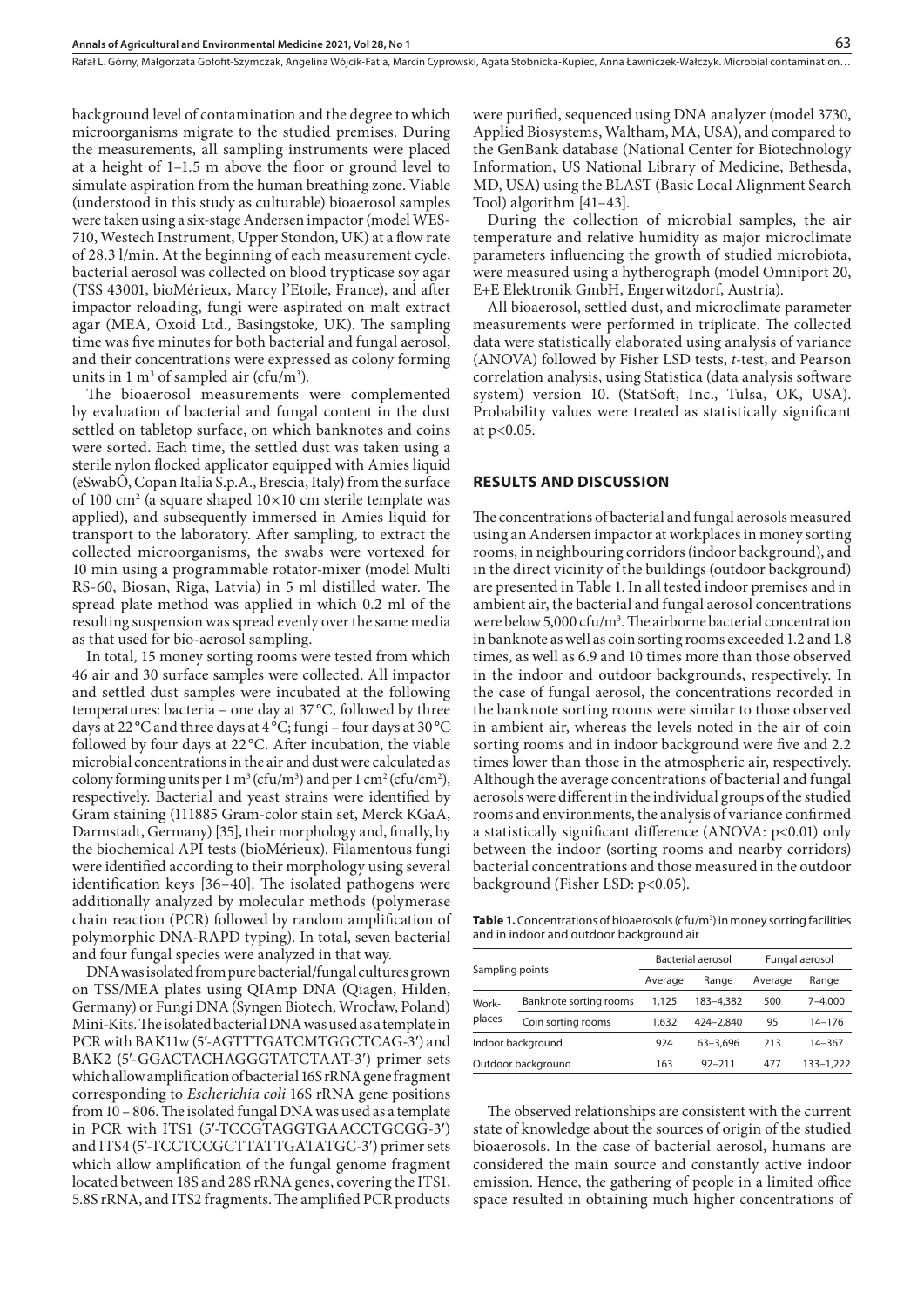Rafał L. Górny, Małgorzata Gołofit-Szymczak, Angelina Wójcik-Fatla, Marcin Cyprowski, Agata Stobnicka-Kupiec, Anna Ławniczek-Wałczyk . Microbial contamination…

bacterial aerosol indoors than outdoors. Moreover, the nature of occupational activities carried out in the examined rooms and the release of microbial pollutants into the air from the sorted banknotes and coins were also obviously responsible for the observed bacterial contamination levels. In turn, the most productive sources of fungal aerosol (i.e. soil, plants, water reservoirs etc.) are present outdoor, and the constant, although of varying intensity, ambient air migration into the indoor environment is the major process causing biological contamination of interiors with this type of bioaerosol. While banknote sorting provides an additional load of fungal particles into the air of the examined premises, in the case of coin sorting the performed occupational activities resulted in a significantly lower environmental burden with such particles.

Unfortunately, no data regarding concentrations of microbial pollutants in the air of money sorting facilities exist in the scientific literature. Also, interpretation of the results of quantitative bioaerosol measurements performed in both indoor and outdoor environments is difficult due to the lack of widely acceptable hygienic standards and/or threshold limit values (TLV) for harmful microbiological agents. Determination of the degree of microbial air pollution expressed by the number of colony forming units (cfu) in  $1 \text{ m}^3$ of the air to-date is the best known and most frequently used measure of exposure to harmful microbiological agents [44]. In the hygienic assessment of the environments examined in this study, the TLVs elaborated based on volumetric sampling methods and proposed by the Expert Group on Biological Agents at the Polish Interdepartmental Commission for Maximum Admissible Concentrations and Intensities for Agents Harmful to Health in the Working Environmen, was used (Tab. 2 and 3) [45, 46]. Comparison of bioaerosol concentrations with hygienic standards showed that both bacterial and fungal levels in the air did not exceed the TLV proposals established for indoor premises and ambient air.

All bacterial and fungal species isolated from the air and tabletop surfaces in the money sorting facilities and from the indoor and outdoor background air are presented in Table 4. The whole airborne microbiota was analyzed using biochemical tests, supplemented in the case of pathogens by molecular methods. Compared to GenBank database, the sequence similarity of 99–100% was achieved for those strains. In total in the air, 42 bacterial species belonging to 20 genera and 45 fungal species belonging to 21 genera (including 40 mould species belonging to 17 genera and five yeast species belonging to four genera) were identified. Of these 19 bacterial and 18 fungal species were solely present in the air and, as such, the sorted currency was probably not their source of origin. Among the isolated airborne microbiota, 12 bacterial and 17 fungal species have cellulolytic properties. Taking into account the material dealt with in money sorting facilities, their ubiquity is probably related to the presence of banknotes in this specific working environment. These microorganisms may treat the paper structure of the banknote material as a potential source of nutrients, causing its bio-deterioration. Banknotes thus polluted may become a secondary source of indoor microbial emissions. Moreover, among the identified airborne microbiota, the presence of six bacterial and three fungal pathogens was confirmed (by PCR technique). All these strains are classified in Group 2 according to their level of risk of infection and, as such, posed a health threat to the employees exposed to direct contact with them or their inhalation [47, 48].

**Table 2.** Recommended threshold limit values for microorganisms in indoor air [46]

| Microbial agents           | Residential and public utility premises |
|----------------------------|-----------------------------------------|
| Mesophilic bacteria        | $5 \times 10^3$ cfu/m <sup>3</sup>      |
| Gram-negative bacteria     | $2\times10^2$ cfu/m <sup>3</sup>        |
| Thermophilic actinomycetes | $2\times10^2$ cfu/m <sup>3</sup>        |
| Fungi                      | $5 \times 10^3$ cfu/m <sup>3</sup>      |

**Table 3.** Proposals for assessment of microbial contamination of outdoor air [46]

|                            | Level of microbial contamination                     |                                   |  |  |  |
|----------------------------|------------------------------------------------------|-----------------------------------|--|--|--|
| Microbial agents           | Acceptable                                           | Unacceptable                      |  |  |  |
| Bacteria (together)        | $\leq$ 5 $\times$ 10 <sup>3</sup> cfu/m <sup>3</sup> | $>5\times10^3$ cfu/m <sup>3</sup> |  |  |  |
| Gram-negative bacteria     | $\leq$ 2×10 <sup>2</sup> cfu/m <sup>3</sup>          | $>2\times10^2$ cfu/m <sup>3</sup> |  |  |  |
| Thermophilic actinomycetes | $\leq$ 2×10 <sup>2</sup> cfu/m <sup>3</sup>          | $>2\times10^2$ cfu/m <sup>3</sup> |  |  |  |
| Fungi                      | $\leq$ 5 $\times$ 10 <sup>3</sup> cfu/m <sup>3</sup> | $>5\times10^3$ cfu/m <sup>3</sup> |  |  |  |

The percentage distributions of individual identified groups of microorganisms in relation to the total microbiota isolated from the air and tabletop surface in the studied money sorting facilities, and in the indoor and outdoor background air, are shown in Figure 1. The qualitative composition of airborne microbiota differed significantly between the banknote and coin sorting rooms, and the air of both these premises were qualitatively different from indoor and outdoor backgrounds in this aspect (ANOVA:  $p<0.01$ ).

Gram-positive cocci were dominant in the air of all indoor premises. While in coin sorting rooms their percentage reached 85%, in banknote sorting and internal background premises their presence was on a similar level (47% and 55%, respectively). In the latter mentioned environments, the levels of the remaining groups of isolated microorganisms were also very similar to each other. Gram-positive cocci are described in the scientific literature as commonly occurring both in the indoor (air) and outdoor (air, soil, water) environments [49]. As shown by the obtained results, the major air pollution sources with cocci seems to be people



Figure 1. Percentage distribution of bacteria and fungi isolated from the air and tabletop surfaces in money sorting facilities and in the indoor and outdoor background air. The respective patterns on slices represent:  $\triangle$  Gram-positive cocci,  $\triangle$  nonsporing Gram-positive rods,  $\triangle$  endospore forming Gram-positive rods,  $\triangle$  Gram-negative rods,  $\triangle$  mesophilic actinomycetes,  $\triangle$  filamentous fungi and  $\triangle$  yeasts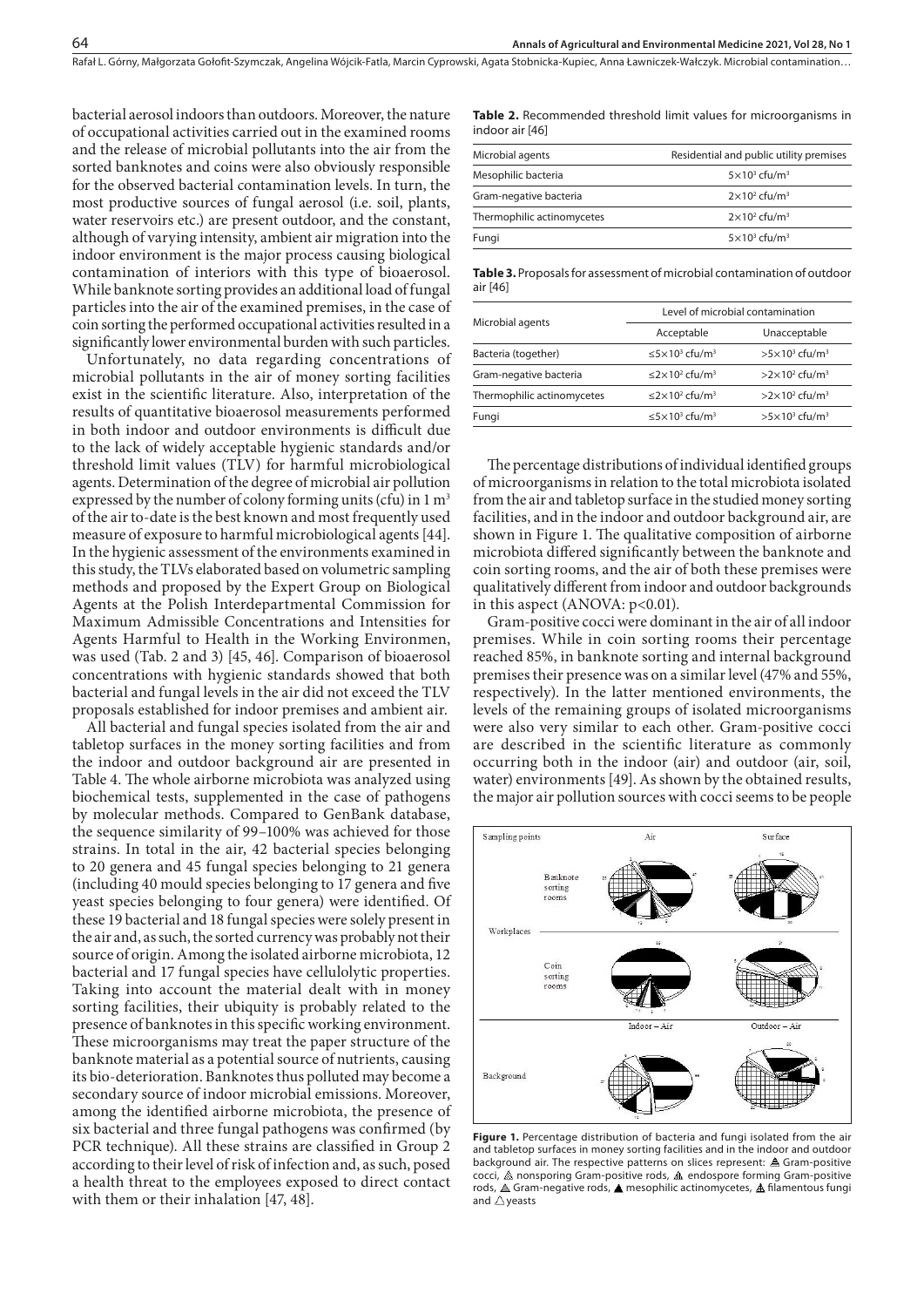#### **Annals of Agricultural and Environmental Medicine 2021, Vol 28, No 1** 65

Rafał L. Górny, Małgorzata Gołofit-Szymczak, Angelina Wójcik-Fatla, Marcin Cyprowski, Agata Stobnicka-Kupiec, Anna Ławniczek-Wałczyk . Microbial contamination…

**Table 4.** Microorganisms isolated from the air and tabletop surfaces in money sorting facilities and from the indoor and outdoor background air. In each environment, the species constituted at least 50% of isolated microbiota in at least one collected sample are given in squares

| Microorganisms            |                                      |            | Banknote sorting rooms |              | Coin sorting rooms | Indoor background | Outdoor background |
|---------------------------|--------------------------------------|------------|------------------------|--------------|--------------------|-------------------|--------------------|
| Bacteria                  |                                      | Air        | Surface                | Air          | Surface            | Air               | Air                |
| Gram-positive cocci       | Aerococcus spp.                      | $\times$   |                        | $\times$     |                    |                   |                    |
|                           | Aerococcus viridans                  |            |                        |              |                    |                   | X                  |
|                           | Kocuria kristinae                    | $\times$   | $\times$               | $\times$     | $\times$           | $\times$          | $\times$           |
|                           | Kocuria spp.                         |            |                        |              |                    | $\times$          | $\times$           |
|                           | Kocuria varians                      | $\times$   |                        |              |                    | $\times$          | $\times$           |
|                           | Micrococcus luteus                   | $\times$   | $\times$               | $\times$     | $\times$           | $\times$          | X                  |
|                           | Micrococcus spp.#                    | $[\times]$ | $\times$               | $[ \times ]$ | $\times$           | $[ \times ]$      | ×                  |
|                           | Staphylococcus capitis               |            |                        |              |                    | $[ \times ]$      | $\times$           |
|                           | Staphylococcus chromogenes           | $\times$   |                        | $\times$     |                    | $\times$          | ×                  |
|                           | Staphylococcus cohnii subsp. cohnii  | $\times$   |                        | ×            |                    | $\times$          | ×                  |
|                           | Staphylococcus epidermidis#          | $\times$   | $\times$               |              | $\times$           | $\times$          | $\times$           |
|                           | Staphylococcus haemolyticus          | $\times$   | $\times$               | $\times$     | $\times$           | $\times$          |                    |
|                           | Staphylococcus hominis               | $\times$   | $\times$               | $\times$     | $\times$           | $[\times]$        |                    |
|                           | Staphylococcus lugdunensis           |            |                        |              |                    | $\times$          |                    |
|                           | Staphylococcus saprophyticus         |            | $\times$               | $\times$     | $\times$           | $\times$          |                    |
|                           | Staphylococcus sciuri#               | $\times$   |                        |              |                    | $\times$          | $\times$           |
|                           | Staphylococcus warneri#              | $\times$   | $\times$               | $\times$     | $\times$           | $\times$          | ×                  |
|                           | Staphylococcus xylosus               | $\times$   | $\times$               | $\times$     |                    | $\times$          | ×                  |
|                           | Streptococcus mutans*                | $\times$   |                        |              |                    |                   |                    |
| Non-sporing Gram-positive | Arthrobacter globiformis*            | $\times$   | $\times$               | $\times$     | $\times$           | $\times$          |                    |
| rods                      | Brevibacterium linens <sup>#</sup> * | $\times$   | $\times$               | $\times$     | X                  |                   | $\times$           |
|                           | Cellulomonas spp. <sup>#</sup>       | $\times$   | $\times$               | $\times$     | $\times$           | $\times$          | $\times$           |
|                           | Corynebacterium propinquum           |            | $\times$               |              |                    |                   |                    |
|                           | Corynebacterium spp.                 | $\times$   | $\times$               | $\times$     |                    | $\times$          | $\times$           |
|                           | Corynebacterium striatum             | $\times$   |                        |              | $\times$           | $\times$          |                    |
|                           | Microbacterium spp.                  | $\times$   |                        | $\times$     |                    | $\times$          | $\times$           |
|                           | Rothia mucilaginosa                  | $\times$   | $\times$               | $\times$     | $\times$           |                   | $\times$           |
| Endospore forming Gram-   | Bacillus cereus <sup>#</sup>         | $\times$   |                        | $\times$     |                    | $\times$          | $\times$           |
| positive rods             | Bacillus circulans <sup>#</sup>      |            |                        |              | $\times$           |                   |                    |
|                           | <b>Bacillus firmus</b>               |            |                        |              | $\times$           |                   |                    |
|                           | <b>Bacillus laterosporus</b>         |            |                        |              |                    |                   | $\times$           |
|                           | Bacillus licheniformis <sup>#</sup>  |            | $\times$               |              | $\times$           | $\times$          |                    |
|                           | <b>Bacillus megaterium</b>           | $\times$   |                        | $\times$     |                    |                   | $\times$           |
|                           | <b>Bacillus mycoides</b>             |            | $\times$               |              | $\times$           |                   | $\times$           |
|                           | Bacillus pumilus <sup>#</sup>        |            | $\times$               |              | $\times$           |                   |                    |
|                           | Bacillus subtilis <sup>#</sup> *     |            | $\times$               |              |                    |                   |                    |
|                           | Bacillus spp. <sup>#</sup>           | $\times$   | $\times$               |              |                    | $\times$          | $\times$           |
|                           | Paenibacillus macerans               |            | $\times$               |              | $\times$           | $\times$          |                    |
|                           | Paenibacillus polymyxa               |            | $\times$               |              |                    |                   |                    |
| Gram-negative rods        | Ochrobactrum anthropi                |            |                        |              |                    | $\times$          | $\times$           |
|                           | Pseudomonas alcaligenes              |            |                        |              |                    | $\times$          |                    |
|                           | Pseudomonas spp.                     | $\times$   |                        |              |                    |                   | $\times$           |
|                           | Pseudomonas stutzeri                 | $\times$   |                        | $\times$     |                    | $\times$          |                    |
|                           | Sphingomonas paucimobilis            |            |                        | $\times$     |                    |                   |                    |
| Mesophilic actinomycetes  | Actinomyces gerencseriae*            |            | $\times$               |              | $\times$           | $\times$          | $\times$           |
|                           | Nocardia asteroides <sup>#</sup> *   |            |                        | $\times$     |                    |                   | $\times$           |
|                           | Rhodococcus spp.                     | $\times$   | $\times$               |              | $\times$           |                   |                    |
|                           | Streptomyces albus <sup>#</sup> *    |            | $\times$               |              | $\times$           | $\times$          | $\times$           |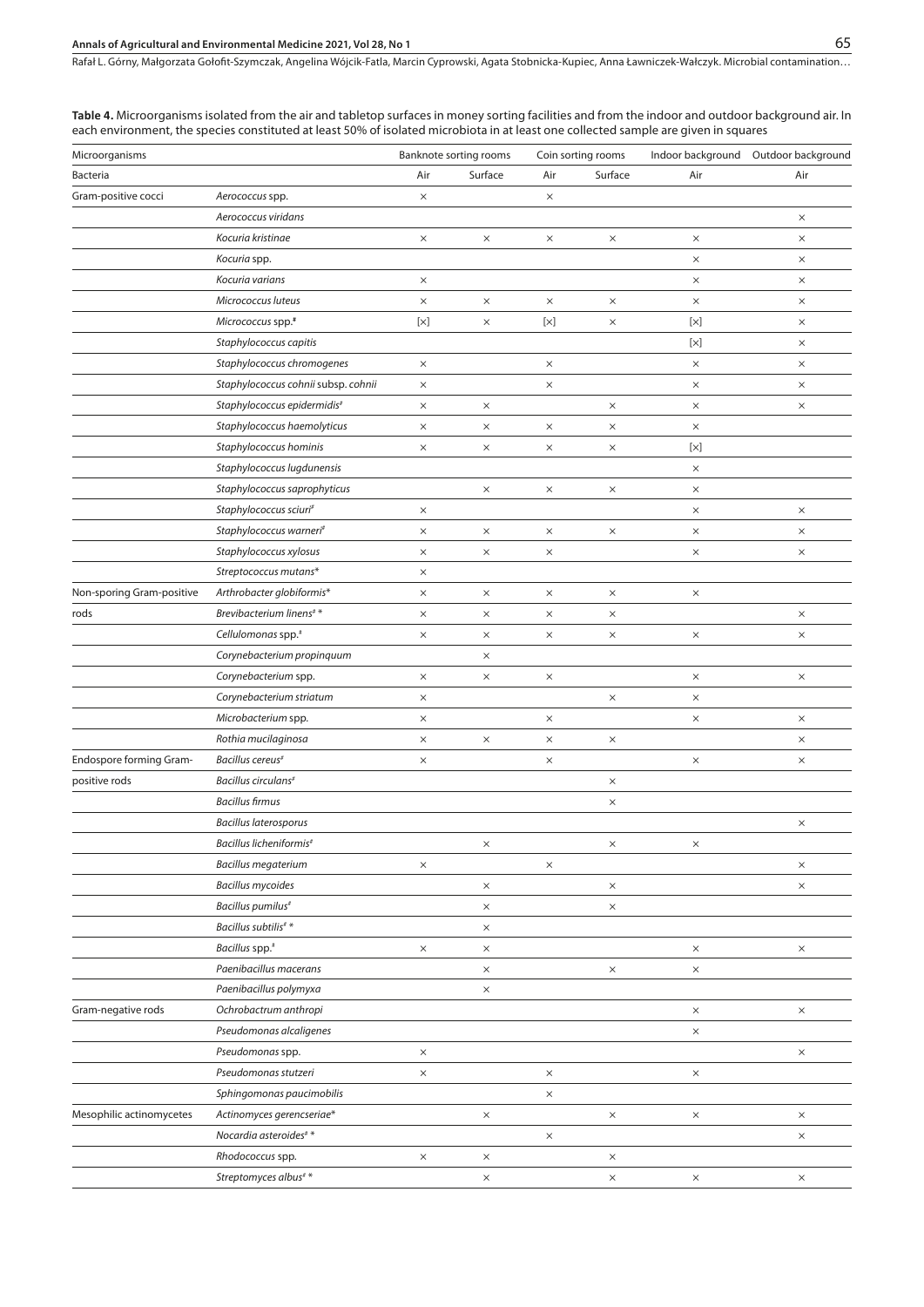Rafał L. Górny, Małgorzata Gołofit-Szymczak, Angelina Wójcik-Fatla, Marcin Cyprowski, Agata Stobnicka-Kupiec, Anna Ławniczek-Wałczyk . Microbial contamination…

| Microorganisms    |                                           |                      | Banknote sorting rooms |          | Coin sorting rooms | Indoor background | Outdoor background |
|-------------------|-------------------------------------------|----------------------|------------------------|----------|--------------------|-------------------|--------------------|
| Fungi             |                                           | Air                  | Surface                | Air      | Surface            | Air               | Air                |
| Filamentous fungi | Acremonium spp. <sup>#</sup>              |                      | $\times$               |          | $\times$           |                   | $\times$           |
|                   | Acremonium strictum <sup>#</sup>          | $\times$             |                        | $\times$ |                    |                   |                    |
|                   | Alternaria alternata <sup>#</sup>         | $\times$             | $\times$               |          | $\times$           | $\times$          | $\times$           |
|                   | Alternaria spp. <sup>#</sup>              |                      | $\times$               |          | $\times$           | $\times$          | $\times$           |
|                   | Aspergillus flavus <sup>#</sup> *         | $\times$             | $\times$               |          | $\times$           |                   | $\times$           |
|                   | Aspergillus fumigatus <sup>#</sup> *      |                      | $\times$               |          | $\times$           | $\times$          | $\times$           |
|                   | Aspergillus ochraceus <sup>#</sup>        |                      |                        |          | $\times$           |                   |                    |
|                   | Aspergillus oryzae                        |                      | $\times$               |          |                    |                   |                    |
|                   | Aspergillus sydowii                       |                      |                        |          |                    | $\times$          |                    |
|                   | Aspergillus spp.**                        |                      |                        | $\times$ |                    |                   |                    |
|                   | Aspergillus terreus <sup>#</sup>          |                      | $\times$               |          | $\times$           |                   |                    |
|                   | Cephalosporium charticola                 | $\times$             |                        | $\times$ |                    | $\times$          | $\times$           |
|                   | Chaetomium funicola <sup>#</sup>          |                      |                        | $\times$ | $\times$           |                   |                    |
|                   | Chrysosporium spp.                        |                      |                        |          |                    | $\times$          |                    |
|                   | Cladosporium cladosporioides <sup>#</sup> |                      |                        | $\times$ | $\times$           | $\times$          | $\times$           |
|                   | Cladosporium herbarum                     | $\times$             |                        |          |                    | $\times$          | $\times$           |
|                   | Cladosporium sphaerospermum <sup>#</sup>  |                      |                        | X        | $\times$           |                   |                    |
|                   | Cladosporium spp. <sup>#</sup>            |                      |                        |          |                    |                   | $\times$           |
|                   | Fusarium oxysporum                        |                      |                        |          |                    |                   | $\times$           |
|                   | Fusarium sporotrichoides                  |                      |                        | $\times$ | $\times$           |                   | $\times$           |
|                   | Geotrichum spp.                           |                      | $\times$               |          |                    |                   |                    |
|                   | Heterocephalum auranticum                 |                      |                        | $\times$ |                    |                   |                    |
|                   | Mucor hiemalis                            |                      |                        | $\times$ | $\times$           |                   | $\times$           |
|                   | Mucor plumbeus                            | $\times$             |                        |          |                    |                   |                    |
|                   | Mucor racemosus                           | $\times$             |                        | $\times$ |                    |                   | $\times$           |
|                   | Mucor spp. <sup>#</sup>                   |                      |                        |          |                    |                   | $\times$           |
|                   | Oidiodendron citrinum                     |                      |                        | $\times$ |                    |                   |                    |
|                   | Oidiodendron spp.                         |                      |                        |          |                    |                   | $\times$           |
|                   | Penicillium aurantiogriseum               | $[\times]$           | $\times$               | $\times$ |                    | $\times$          | $\times$           |
|                   | Penicillium brevicompactum <sup>#</sup>   | $\times$             | $\times$               | $\times$ | $\times$           |                   |                    |
|                   | Penicillium carneum                       |                      |                        |          |                    |                   | $\times$           |
|                   | Penicillium chrysogenum <sup>#</sup>      | $\times$             | $\times$               | $\times$ | $\times$           | $\times$          |                    |
|                   | Penicillium commune <sup>#</sup>          | $\times$             | $\times$               | $\times$ | $\times$           |                   |                    |
|                   | Penicillium crustosum                     | $\times$             | $\times$               | $\times$ | $\times$           |                   | $\times$           |
|                   | Penicillium expansum                      |                      |                        |          |                    |                   | $\times$           |
|                   | Penicillium italicum                      |                      |                        |          |                    |                   | $\times$           |
|                   | Penicillium spp.                          | $\times$             | $\times$               | $\times$ | $\times$           | $\times$          | $\times$           |
|                   | Penicillium verrucosum                    | $\times$             | $\times$               | $\times$ | $\times$           |                   |                    |
|                   | Rhizopus spp. <sup>#</sup>                | $\times$             | $\times$               | $\times$ | $\times$           |                   | $\times$           |
|                   | Rhizopus stolonifer                       | $\times$             | $\times$               |          | $\times$           |                   | $\times$           |
|                   | Scopulariopsis fusca                      | $\times$             | $\times$               | $\times$ | $\times$           |                   | $\times$           |
|                   | Sporotrichum spp. <sup>#</sup>            | $\times$             | $\times$               | $\times$ | $\times$           |                   | $\times$           |
|                   | Stachybotrys chartarum <sup>#</sup> *     |                      | $\times$               |          | $\times$           |                   |                    |
|                   | Trichoderma viride#                       |                      | $\times$               |          | $\times$           |                   | $\times$           |
|                   | Ulocladium chartarum                      | $\times$             | $\times$               | $\times$ | $\times$           |                   |                    |
| Yeasts            | Candida guilliermondii                    |                      | $\times$               |          | $\times$           |                   |                    |
|                   | Candida spp.                              |                      | $\times$               |          | $\times$           | $\times$          |                    |
|                   | Cryptococcus albidus                      |                      |                        |          |                    |                   |                    |
|                   | Cryptococus laurentii                     | $\times$<br>$\times$ | $\times$               | $\times$ | $\times$           | $\times$          |                    |
|                   | Geotrichum candidum                       | $\times$             |                        |          |                    | $\times$          | $\times$           |
|                   | Saccharomyces cerevisiae                  |                      |                        |          |                    | $\times$          | $\times$           |
|                   |                                           | $\times$             |                        |          |                    |                   |                    |

\* pathogens from risk group 2 according to Commission Directive (UE) 2019/1833 [47] and Ordinance of Polish Minister of Health [48]; # cellulolytic microorganisms [39, 51, 52, 68]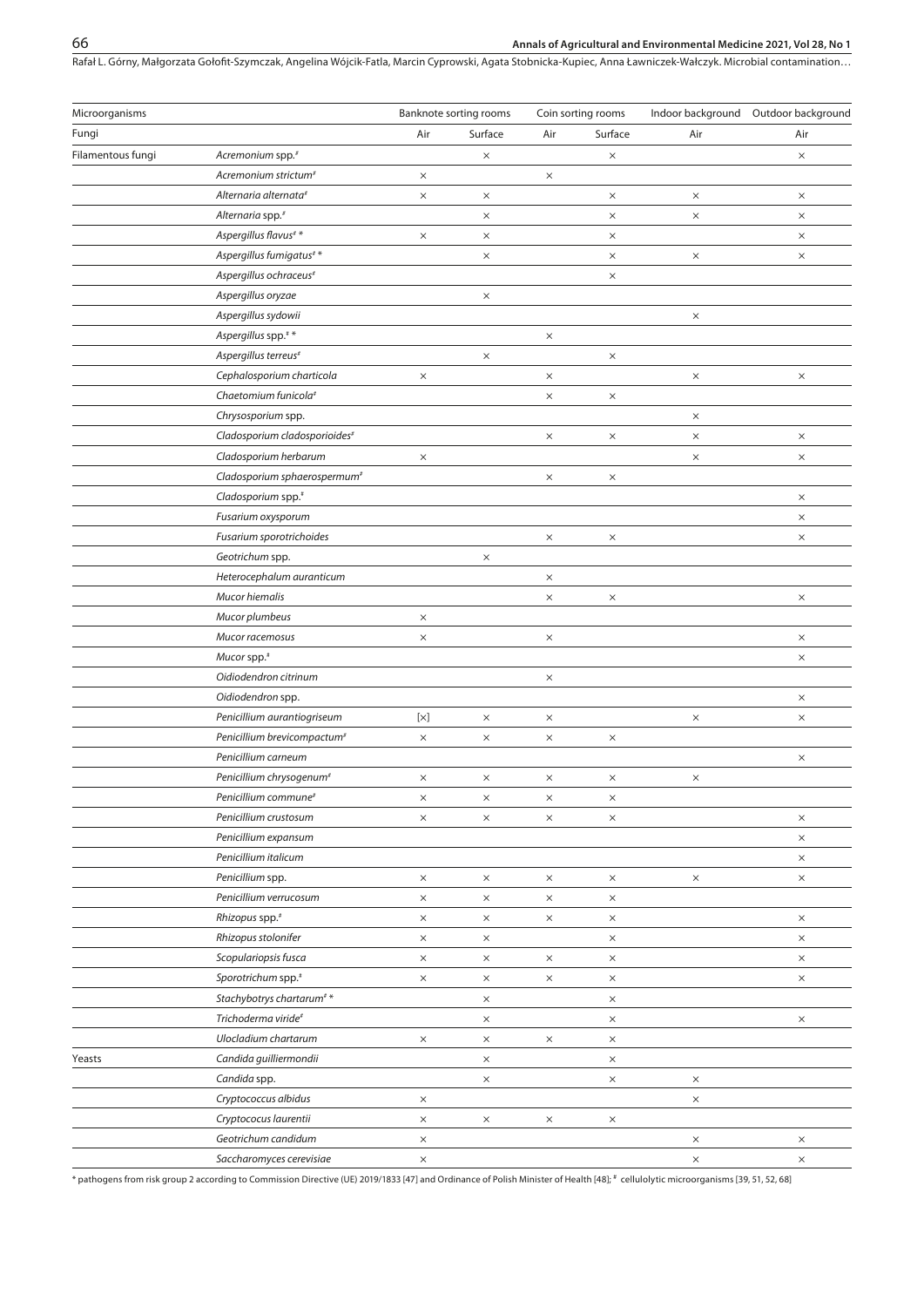themselves, and the means of payment with which they have contact during occupational activities. The presence of both of these potential emission sources is the most likely cause of their visible quantitative advantage over other microbiota components. The percentage distribution analysis also clearly confirms that the sorted currency is an active source of microbial emission indoors. Representatives of all seven identified groups of microorganisms were found in the air of the banknote sorting rooms. In the coin sorting rooms, only yeasts were absent from the air, and no microorganisms representing non-sporing Gram-positive rods were found in the air of indoor background premises. Considering the fact that in all the studied interiors professional activities were constantly performed during the bioaerosol measurements, they both suggest that the above microbial emission sources unequivocally shape the hygienic quality of this working environment.

In turn, the atmospheric air was dominated by filamentous fungi, mainly from *Penicillium*, *Aspergillus*, *Alternaria*, *Cephalosporium*, and *Paecilomyces* genera. They accounted for 60% of the isolated microbiota. Although in the scientific literature these fungi are often mentioned as being widespread and isolated from the air and dust in the indoor environment, the main area of their existence is the outdoor environment from which their conidia can migrate to the premises, along with the air supplied by the ventilation system, employees on their bodies (e.g. hair, hands) or clothes [40, 45, 50–52], and the sorted means of payment. The quantitative and qualitative analyses of airborne microbiota revealed that the ventilation systems of the buildings were working efficiently, especially in eliminating the coarse microbial particles with larger aerodynamic diameters (such as *Alternaria*). Such systems protect the money sorting rooms from the migration of microbial pollutants with atmospheric air, and thus reduce the exposure of employees to harmful microbiological agents. On the other hand, banknotes and coins are delivered for sorting in bags made of polypropylene, linen or jute fabric. Often, the way they are transported results in the accumulation of moisture inside the transport bag, which may in turn favour the development of the mycobiota. The existence of this phenomenon is confirmed by isolation from the air (and tabletop surfaces – see below) of a few hydrophylic species (e.g. *Aspergillus fumigatus*, *Alternaria alternata*, *Trichoderma viride*, *Stachybotrys chartarum*, *Mucor plumbeus*, *Rhizopus* spp.). Moreover, it should be remembered that in the indoor environment, fungal conidia can live for a long time on equipment and different materials, including elements of heating and ventilation (air-conditioning) installations, maintaining their ability to survive even for several dozen years [49]. Filamentous fungi (mainly of *Stachybotrys*, *Aspergillus*, *Penicillium*, *Fusarium*, *Alternaria*, *Cladosporium*, *Trichoderma*, and *Acremonium*/ *Cephalosporium* genera) can also be a source of mycotoxins that are harmful to human health [50, 53]. For almost all the above listed fungi, IgE-mediated allergy has also been demonstrated and noted in the scientific literature [e.g. 50]. Therefore, when analyzing the health risks of these microorganisms in such a specific working environment, their allergenic and toxic effects should always be taken into account.

When particle-lung interactions are studied for the purpose of exposure assessment, the aerosol is most frequently characterized by its particle size distribution. From a mechanical point of view, the human respiratory tract is a structure allowing separation of inhaled aerosol particulates into fractions with different penetration abilities depending, among others, on their aerodynamic diameters. The use in this study a six-stage Andersen impactor allowed obtaining data on particle size distribution of microbial aerosols in money sorting facilities, and in the atmospheric air around them (Fig. 2). For the four studied environments, i.e. banknote and coin sorting rooms, as well as indoor and outdoor backgrounds, the analysis of variance revealed significant differences in bacterial (ANOVA: p<0.0001) and fungal (ANOVA: p<0.001) aerosol size distributions. In the case of airborne bacteria, the highest differences were noted for size distribution curves between coin sorting rooms and outdoor environment (Fisher LSD: p<0.01). In the case of fungal aerosol, the highest differences were visible between the banknote and coin sorting rooms. Moreover, size distribution analysis showed that bacteria in the air of the examined premises appeared mainly in the form of single cells/spores and/or their aggregates with dust particles in the aerodynamic size range of  $1.1-3.3 \mu m$ , while fungi appeared mainly as single conidia in the aerodynamic size range of  $2.1 - 3.3 \mu m$ .



**Figure 2.** Size distribution of bacterial and fungal aerosols in money sorting facilities and in the indoor and outdoor backgrounds. The respective lines represent: dashed black – outdoor background, dashed grey – indoor background, solid black – banknote sorting rooms and solid grey – coin sorting rooms

Based on the above-described results, it can be concluded that in the case of bioaerosol composed of both bacteria (mainly mesophilic Gram-positive cocci) and fungi, its highest 'load' may reach into the secondary and terminal bronchi. As interactions between aerosol particulates and respiratory tract cells largely depends on the place of their deposition, both these groups of microorganisms penetrating into the lower airways may be responsible for the occurrence of adverse health effects in exposed individuals in the form of allergic inflammation. This observation is consistent with the results of qualitative analysis of the air samples which confirmed the presence of six bacterial and three fungal pathogens in the studied money sorting facilities. With the exception of *Actinomyces gerencseriae* and *Nocardia asteroides*, all other pathogens (i.e. *Streptococcus mutans*, *Arthrobacter globiformis*, *Brevibacterium linens*, *Streptomyces albus* as well as *Aspergillus* species including *A*. *flavus* and *A*. *fumigatus*) revealed the highest adverse biological activity after inhalation of dust particles and/or droplets containing them [54].

The results of the quantitative and qualitative analysis of bacteria and fungi collected from tabletop surfaces using the swab method in money sorting facilities are presented in Table 5 and Figure 1. The average concentrations (with standard deviations) of bacteria and fungi in banknote as well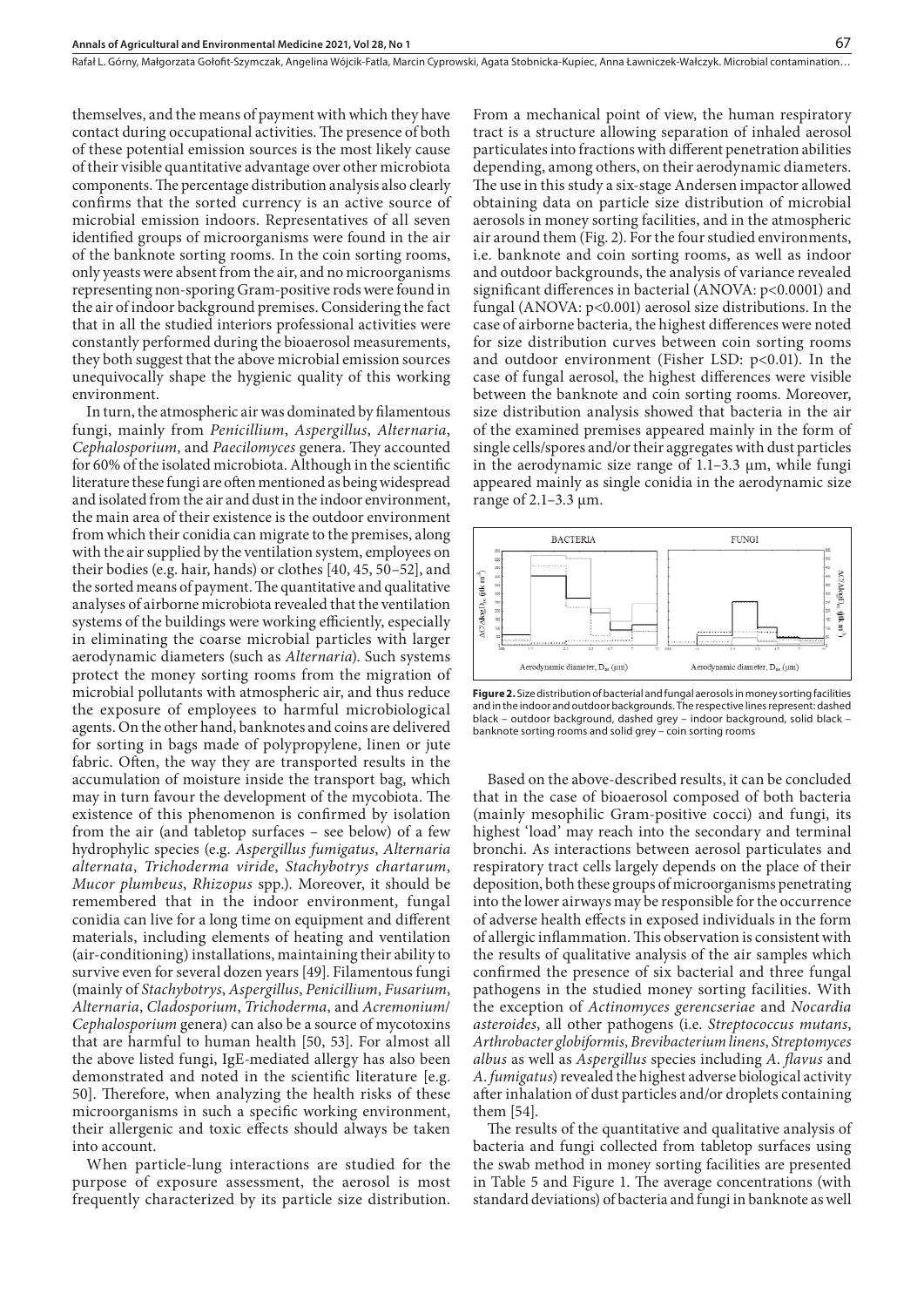Rafał L. Górny, Małgorzata Gołofit-Szymczak, Angelina Wójcik-Fatla, Marcin Cyprowski, Agata Stobnicka-Kupiec, Anna Ławniczek-Wałczyk . Microbial contamination…

**Table 5.** Microbial concentrations (cfu/cm<sup>2</sup>) on tabletop surfaces in money sorting facilities

|                        | <b>Bacteria</b> |          | Fungi |          |  |
|------------------------|-----------------|----------|-------|----------|--|
| Workplaces             | Average         | Range    |       | Range    |  |
| Banknote sorting rooms |                 | $0 - 22$ |       | $1 - 20$ |  |
| Coin sorting rooms     |                 | $1 - 12$ |       | $2 - 6$  |  |

**Table 6.** Viable fungal hygiene guide for indoor surfaces [55]

| Viable surface fungal conidia concentration (cfu/cm <sup>2</sup> ) | Hygiene rating        |  |  |
|--------------------------------------------------------------------|-----------------------|--|--|
| < 0.5                                                              | Low                   |  |  |
| $0.5 - 1$                                                          | Normal                |  |  |
| $>1 - 2.5$                                                         | Elevated              |  |  |
| $>2.5 - 12.5$                                                      | Contaminated          |  |  |
| >12.5                                                              | Extreme contamination |  |  |
|                                                                    |                       |  |  |

as coin sorting rooms were 9 (6) cfu/cm<sup>2</sup> and 7 (6) cfu/cm<sup>2</sup> as well as five (6) cfu/cm<sup>2</sup> and three (2) cfu/cm<sup>2</sup>, respectively. The observed differences in microbial concentrations between studied premises were not statistically significant (*t*-test: in both cases p>0.05). Correlation analysis of microbial contamination levels in the air and on surfaces revealed a statistically significant relationship for fungal concentrations in banknote sorting rooms only (r<sup>2</sup>=0.34; p<0.05). As in the case of microbial airborne contaminants, interpretation of the quantitative data for bacterial and fungal surface pollutants is hindered by lack of widely acceptable cleanliness standards and/or TLVs. Nevertheless, in the scientific literature in this field, there are standard proposals enabling hygienic condition assessment of surfaces contaminated with fungal conidia in residential or public utility premises (Tab. 6) [55]. Taking into account those levels of mycological purity for indoor surfaces, the tested tabletops in both banknote and coin sorting rooms should be treated as microbiologically contaminated.

Microbiota of the settled dust was less diverse than that of the air (Tab. 4, Fig. 1). In total on the tabletop surfaces, 28 bacterial species belonging to 13 genera and 31 fungal species belonging to 17 genera (including 28 muld species belonging to 15 genera and three yeast species belonging to two genera) were identified. Of these, six bacterial (*C*. *propinquum*, *B*. *circulans*, *B*. *firmus*, *B*. *pumilus*, *B*. *subtilis*, and *P*. *polymyxa*) and six fungal (*A*. *ochraceus*, *A*. *oryzae*, *A*. *terreus*, *Geotrichum* spp., *S*. *chartarum*, and *C*. *guilliermondii*) species were solely present on the tabletops and the sorted currency were probably their major source of origin. Also, among the microbiota isolated from the examined surfaces, 12 bacterial and 16 fungal species had cellulolytic properties. Moreover, the qualitative analysis of surface microbiota revealed that the microbiological contamination of tabletops in the banknote sorting rooms differed from that in coin sorting premises. In the banknote sorting rooms, among the most abundant surface contaminants were endospore forming and nonsporing Gram-positive rods as well as filamentous fungi, whereas in the coin sorting rooms, filamentous fungi and Gram-positive cocci formed 75% of surface microbiota.

Comparative analysis of percentage contributions of individual microbial groups in the air and on surfaces in the studied money sorting facilities showed that the qualitative structure of airborne microbiota differed from that observed on tabletops. It is very probable that the sedimentation process

of microbial removal from the air did not play a key role in the contamination of tabletop surfaces, and the main influence on their pollution certainly had the means to contaminate through having direct contact with the tabletops during routine work activities. The microorganisms deposited on the surfaces in that way were also probably resistant to disinfectants, which may be indirectly confirmed by the widespread and numerous presence of endospor-forming Gram-positive rods and fungal conidia. Furthermore, the studied surfaces were free from the presence of Gramnegative rods. This can be explained by the low moisture level maintained as a technological requirement in money sorting premises (see below). Moreover, among the identified surface microbiota, the presence of five bacterial and one fungal pathogenic species was confirmed using molecular methods. All these strains are classified in Group 2 according to their level of risk of infection and, as such, they pose a health threat to people exposed to direct contact with or inhaling them [47, 48]. Of these, *B*. *subtilis* and *S*. *chartarum* were isolated from studied surfaces only, which once again confirmed that the sorted means of payment are able to carry numerous health important germs.

Inanimate surfaces are often perceived as an active source of infection. The studies conducted so far revealed that the spread of infectious diseases *via* means of payment is important from both the epidemiological and medical points of view [18]. The isolation of harmful microbial agents from different currencies has confirmed that they can play an important role not only in the transmission of pathogens, but also in the spread of drug-resistant microbial strains. Antimicrobial resistance is a worldwide phenomenon that causes high morbidity and mortality. The studies by Elsharief et al. [56] showed that from among the strains isolated from paper currency notes, Gram-positive cocci of *Staphylococcus* (incl. *S*. *aureus*) and *Streptococcus* genera revealed 100% resistance to amoxicillin, linezolid, clindamycin and erythromycin, and Gram-negative rods of *Escherichia* (incl. *E*. *coli*), *Pseudomonas*, *Klebsiella*, *Proteus* and *Salmonella* genera demonstrated 100% resistance to linezolid and clindamycin. This example reveals that microbial contamination of money with antibiotic-resistant strains is probably very common. Due to the high circulation of banknotes and coins within population, this phenomenon is of great importance for the control of infectious disease transmission.

Not only bacteria, but many fungal species isolated from banknotes and coins can also cause a variety of opportunistic infections. The common mould *A*. *niger* can cause pulmonary aspergillosis [57], other serious lung diseases, and otomycosis [58, 59]. In patients with AIDS or other immunocompromised syndromes, such infections can even lead to death [16, 60]. Some *Penicillium* species can induce infections in humans, including pneumonia [61]. *Rhizopus* species can cause mucormycosis and may be responsible for zygomycosis and eye infections [62]. *Fusarium solani* can be responsible for invasive mycoses and opportunistic infections in immunocompromised patients [63]. Also yeasts isolated from contaminated means of payment can provoke numerous adverse health effects, for example, *Candida* species can be responsible for severe endocarditis [64, 65], whereas *Cryptococcus* strains for opportunistic infection in immunocompromised patients [66].

It is known that diseases such as diphtheria, trachoma, gastroenteritis, whooping cough and diarrhea-causing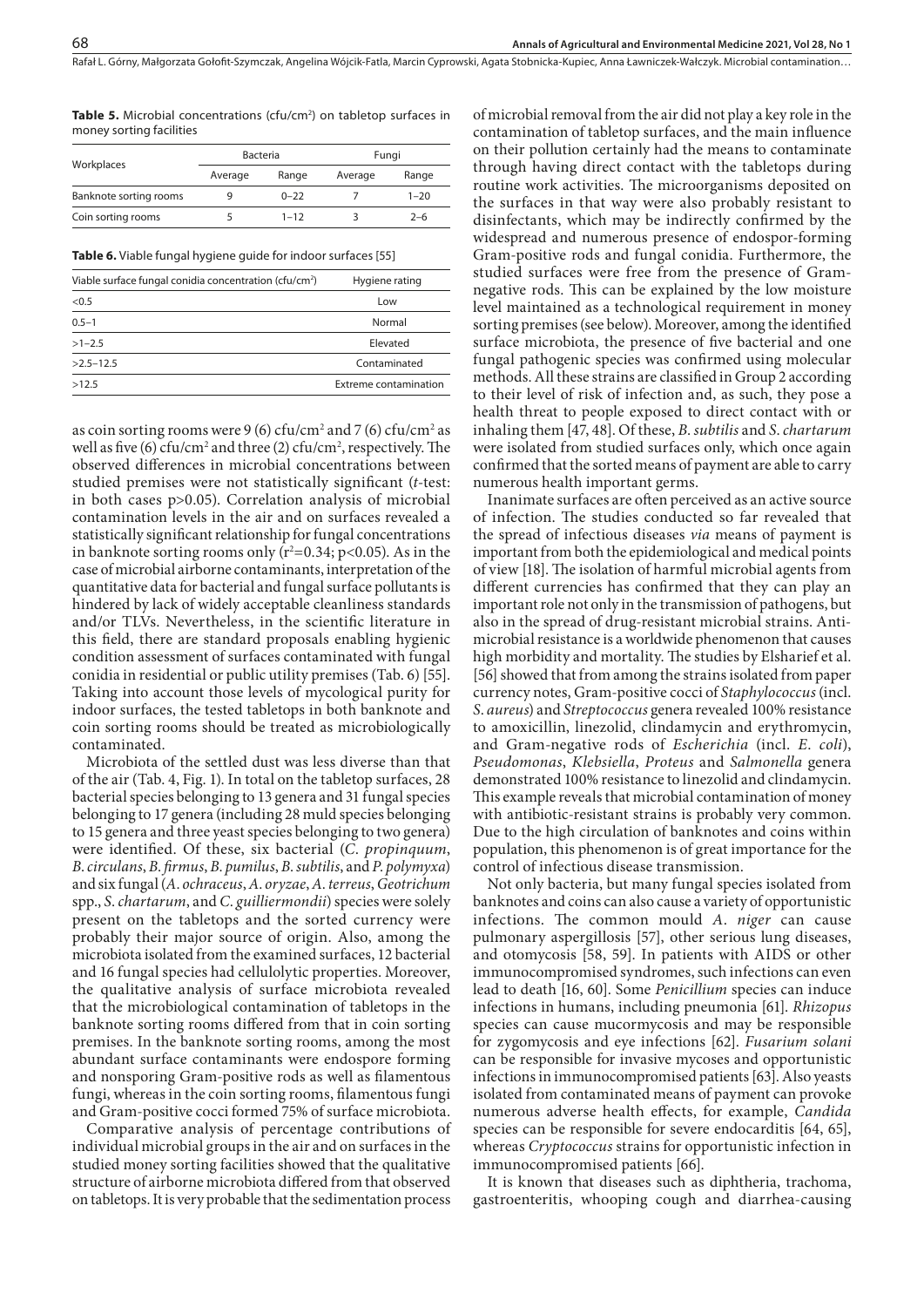pathogens can be transmitted through banknotes and coins. It has also been reported that pathogens associated with throat infections, pneumonia or tonsillitis, peptic ulcers, urogenital tract infection, and lung abscess have spread through this route [18]. Ahmed et al. [3] also suggested that banknotes contaminated with pathogenic microbes could play a significant role in cholera, diarrhea and skin infection transmission. The data collected over the last 20 years on the contamination of coins and banknotes with microorganisms indicate that simultaneous contact with money and food can cause many health ailments and diseases [18, 19, 30]. These findings have very important epidemiological and economic implications, especially in underdeveloped and developing countries. Knowledge about the presence of pathogens on means of payment should increase the level of public awareness as this type of risk is by no means limited to the inhabitants of a given region, and may even be greater for emigrants, tourists and visitors from other countries who are typically less resistant to local pathogenic strains [18, 67].

The ranges and average values of air temperature and relative humidity (RH) in the money sorting rooms as well as in the indoor and outdoor backgrounds are shown in Table 7. All these parameters were within the ranges that are normally observed in these types of studied environments and did not significantly differ between them (ANOVA: p>0.05). The kind of microorganism that will colonize particular spaces or surfaces in an indoor environment depends on the physical and chemical characteristics of the construction and finishing materials used in a given building, and on the nutrients that the individual components of these materials can become for the microorganisms. Above all, however, it depends on the extent to which a given material in a given environment is able to meet the requirements of specific microorganism in terms of the amount of moisture necessary to initiate its growth and maintain subsequent development. In environmental microbiology, this value is established as 60% of relative air humidity and maintaining the room RH below this level may keep materials fairly dry in the majority of cases. In the studied sorting facilities, the measured RH values were always below 60%. Hence, as could be expected, the correlation analyses did not reveal statistically significant influences of both microclimate parameters on the microbial concentrations in the air and on tabletop surfaces in the examined money sorting premises.

**Table 7.** Values of temperature and relative humidity in money sorting facilities and in indoor and outdoor background air

| Sampling points    |                        |         | Temperature (°C) | Relative humidity (%) |           |  |
|--------------------|------------------------|---------|------------------|-----------------------|-----------|--|
|                    |                        | Average | Range            | Average               | Range     |  |
| Work-<br>places    | Banknote sorting rooms | 21.2    | $20.6 - 21.8$    | 55                    | $51 - 57$ |  |
|                    | Coin sorting rooms     | 23.1    | $19.4 - 23.8$    | 54                    | $50 - 59$ |  |
| Indoor background  |                        | 222     | $20.1 - 24.2$    | 52                    | $48 - 58$ |  |
| Outdoor background |                        | 18.8    | $165 - 213$      | 47                    | $41 - 53$ |  |

#### **CONCLUSIONS**

This study confirmed that means of payment are active sources of microbial emission in money sorting facilities. In both banknote and coin sorting rooms, a total of 48 bacterial species belonging to 20 genera and 51 fungal species belonging to 23 genera were identified in the collected air and surface samples. Among the isolated microbiota, 15 bacterial and 20 fungal species have cellulolytic properties. Taking into account the material dealt with in money sorting facilities, their ubiquity is probably related to the presence of banknotes in this specific working environment. The concentrations of bacterial and fungal aerosols did not exceed the level of  $4.4 \times 10^3$  cfu/m<sup>3</sup> and, as such, were below the threshold limit values proposed for this type of office premises. It also confirms that the ventilation systems in these facilities worked efficiently protecting the sorting premises from the migration of microbial contaminants present in both indoor and outdoor (atmospheric) background air. On the other hand, however, the average concentrations of bacteria and fungi on tabletop surfaces in banknote and coin sorting rooms reached 9 cfu/cm<sup>2</sup> and 7 cfu/cm<sup>2</sup>, respectively. Taking into account the proposed levels of mycological purity for indoor surfaces, the studied tabletops should be treated as microbiologically contaminated. Moreover, among the identified air and surface microbiota, the presence of seven bacterial and four fungal pathogens was confirmed. All these pollutants are classified in group two according to their level of risk of infection and, as such, they pose a health threat to exposed individuals.

All of the above reveals that the employees in money sorting facilities are exposed to microbial contaminants that may contribute to the development of numerous adverse health outcomes. To protect them, highly efficient hygienic measures should be introduced in this working environment to prevent both unwanted pollution and subsequent secondary emission of microbial contaminants from sorted means of payment and tabletop surfaces.

#### **Acknowledgement**

This paper has been based on the results of a research task (Grant No. 2.SP.17/TSB) carried out within the scope of the fifth stage of the National Program 'Improvement of safety and working conditions' partly supported in 2020 – within the scope of state services – by the Polish Ministry of Family, Labour and Social Policy. The Central Institute for Labour Protection – National Research Institute is the Program's main coordinator.

#### **REFERENCES**

- 1. Abrams BL, Waterman NG. Dirty money. J Am Med Assoc. 1972; 219: 1202–1203. https://doi.org/10.1001/jama.219.9.1202
- 2. Badvi JA, Jawed K, Jawed M. Lower denomination and dirty currency carries more contaminated than higher denomination in Pakistan. Int J Vaccines Vaccination. 2017; 4(3): 1–8. https://doi.org/10.15406/ ijvy.2017.04.00082
- 3. Ahmed MSU, Parveen S, Nasreen T, et al. Evaluation of the microbial contamination of Bangladesh paper currency notes (Taka) in circulation. Adv Biol Res. 2010; 4: 266–271.
- 4. Ukwuru M, Gabriel A. Cross contamination between food and money due to simultaneous handling. J Appl Sci Environ. 2012; 3: 42–48.
- 5. Badvi JA, Hafiz S, Baloch L, et al. Various outlets are the potential source of bacterial infections through the Pakistan currency notes. Med Channel. 2013; 19: 87–92.
- 6. Sharma S, Sumbali G. Contaminated money in circulation: a review. Int J Rec Sci Res. 2014; 5(9): 1533–1540.
- 7. Butt A, Malik S. Microbial and parasitic contamination on circulating Pakistani currency. Adv Life Sci. 2015; 2(4): 150–157.
- 8. Gedik H, Voss TA, Voss A. Money and transmission of bacteria. Antimicrob Resist Infect Control. 2013; 2: 22. https://doi. org/10.1186/2047-2994-2-22.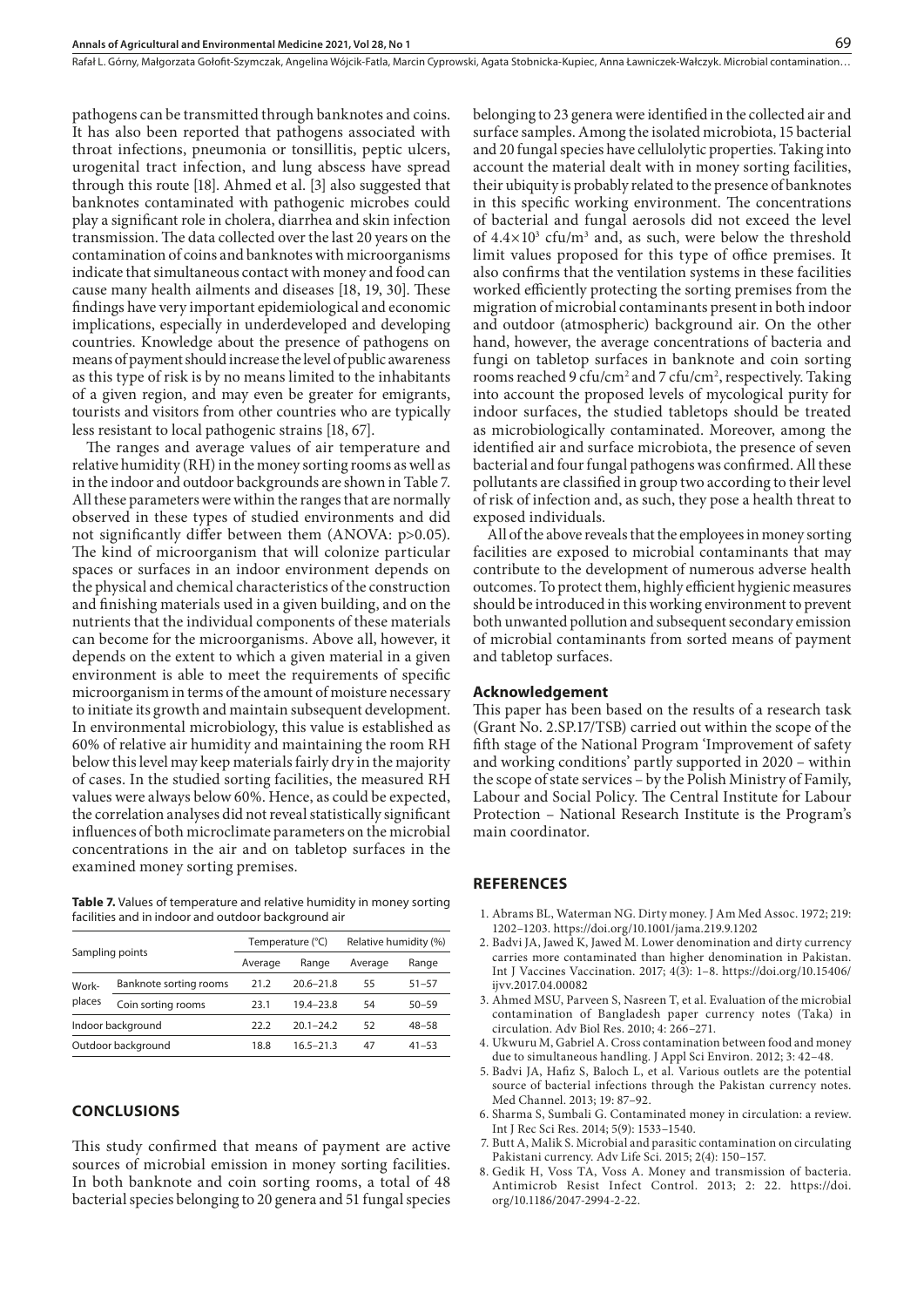- 9. Angelakis E, Azhar EI, Bibi F, et al. Paper money and coins as potential vectors of transmissible disease. Future Microbiol. 2014; 9: 249–261. https://doi.org/10.2217/fmb.13.161
- 10. Elemam MM, Dhawi A, Ben Shaban M, et al. A study of bacterial contamination on Libyan banknotes in circulation. Am J Microbiol Biotechnol. 2016; 3: 1–6.
- 11. Sucilathangam G, Reventh AM, Valvizhi G, et al. Assessment of microbial contamination of paper currency notes in circulation. Int J Current Microbiol Appl Sci. 2016; 5: 735–741. https://doi.org/10.20546/ iicmas.2016.502.082
- 12. Girma G. Health risk associated with handling of contaminated paper currencies in circulation: a review. J Food Nutr Sci. 2015; 2: 49–54. https://doi.org/10.15436/2377-0619.15.014
- 13. Lo Sia Su G, Coden C, Cruz A, et al. Bacteriological and parasitological assessment of currencies obtained in selected markets of Metro Manila. Asian Pac J Trop Dis. 2015; 5: 468–470. https://doi.org/10.1016/s2222- 1808(15)60817-9
- 14. Motteran F. Microbial contamination of currency. Int J Health Life Sci. 2018; 4: e79609. https://doi.org/10.5812/ijhls.79609
- 15. Neel GR, Marcelline U, Izere C, et al. Contamination of currency notes and coins as source of transmissible diseases. Int J Pharm Res Health Sci. 2018; 6: 2334–2337.
- 16. Khin NO, Phyu PW, Aung MB, et al. Contamination of currency notes with enteric bacterial pathogens. J Diarrhoeal Dis Res. 1989; 7: 92–94.
- 17. Uraku AJ, Obaji PI, Nworie B. Potential risk of handling Nigerian currency notes. Int J Adv Biol Res. 2012; 2: 228–233.
- 18. Pope TW, Ender PT, Woelk WK, et al. Bacterial contamination of paper currency. Southern Med J. 2002; 95: 1406–1410. https://doi. org/10.1097/00007611-200212000-00011
- 19. Vriesekoop F, Chen J, Oldaker J, et al. Dirty money: a matter of bacterial survival, adherence, and toxicity. Microorganisms. 2016; 4: 42. https:// doi.org/10.3390/microorganisms4040042
- 20. Amirabad LM, Jonoobi M, Mousavi NS, et al. Improved antifungal activity and stability of chitosan nanofibers using cellulose nanocrystal on banknote papers. Carbohyd Polym. 2018; 189: 229–237. https://doi. org/10.1016/j.carbpol.2018.02.041
- 21. Zarayneh S, Sepahi AA, Janoobi M, et al. Comparative antibacterial effects of cellulose nanofiber, chitosan nanofiber, chitosan/cellulose combination and chitosan alone against bacterial contamination of Iranian banknotes. Int J Biol Macromol. 2018; 118: 1045–1054. https:// doi.org/10.1016/j.ijbiomac.2018.06.160
- 22. Sharma V, Sumbali G. Diversity of cellulose active micromycetes in the ant-hill soil environment of parks and gardens of Jammu city (India). Int J Pharm Bio Sci. 2013; 4: 541–548.
- 23. Riddell S, Goldie S, Hill A, et al. The effect of temperature on persistence of SARS-CoV-2 on common surfaces. Virol J. 2020; 17: 145. https://doi. org/10.1186/s12985-020-01418-7
- 24. Jalali S, Kohli S, Latka C, et al. Screening currency notes for microbial pathogens and antibiotic resistance genes using a shotgun metagenomic approach. PLoS ONE. 2015; 10: e0128711. https://doi.org/10.1371/ journal.pone.0128711
- 25. Pereira de Fonseca T, Pessoa R, Sanabani SS. Molecular analysis of bacterial microbiota on Brazilian currency notes surfaces. Int J Environ Res Pub Health. 2015; 12: 13276–13288. https://doi.org/10.3390/ijerph121013276
- 26. Hassan M, Honua M. The hygienic and microbial status of Sudanese banknotes, Khartoum state, Sudan. Int J Community Med Pub Health. 2017; 4: 923–927. https://doi.org/10.18203/2394-6040.ijcmph20171308
- 27. Saadabi AMA, Alhussaini MS, Al-Ghanayem AA, et al. Isolation and identification of pathogenic bacteria and fungi from some Saudi bank note currency. Biosci Biotechnol Res Asia. 2017; 14: 715–720. https:// doi.org/10.13005/bbra/2499
- 28. Abirami B, Kumar T, Saravanamuthu R. Studies on the fungal flora of Indian currency. Asian J Res Pharm Sci. 2012; 2: 33–36.
- 29. Snehalatha V, Malashree R, Soni P. Isolation, enumeration and antimicrobial susceptibility of predominant microbes associated with currency notes. Int J Curr Microbiol Appl Sci. 2016; 5(8): 650–657. https://doi.org/10.20546/ijcmas.2016.508.073
- 30. Jiang X, Doyle MP. Fate of Escherichia coli O157:H7 and Salmonella enteritidis on currency. J Food Protect. 1999; 62: 805–807. https://doi. org/10.4315/0362-028x-62.7.805
- 31. Kuria JK, Wahome RG, Jobalamin M, et al. Profile of bacteria and fungi on money coins. East Afr Med J. 2009; 86(4): 151–155. https:// doi.org/10.4314/eamj.v86i4.46943
- 32. Thiruvengadam S, Shreenidhi KS, Vidhyalakshmi H, et al. A study of bacterial profiling on coins and currencies under circulation and identifying the virulence gene in Chennai (TN). Int J ChemTech Res. 2014; 6(9): 4108–4114.
- 33. Varusha SC, Sethu G. Paper money and coins as potential vectors in transmissible diseases – a review. J Pharm Sci Res. 2017; 9(2): 139–141.
- 34. Enemuor SC, Victor PI, Oguntibeju OO. Microbial contamination of currency counting machines and counting room environment in selected commercial banks. Sci Res Essays. 2012; 71: 508–511. https:// doi.org/10.5897/sre11.2105
- 35. Murray PR, Rosenthal KS, Pfaller MA. Medical microbiology, 7th ed. Philadelphia: Elsevier Saunders; 2013.
- 36. Litwinow MA. Opriedielitiel mikroskopiczeskich po¬czwiennych gribow. Leningrad: Izdatielstwo Nauka; 1967.
- 37. Domsch KH, Gams W, Anderson TH. Compendium of soil fungi. Eching: IHV Verlag; 1993.
- 38. Klich MA. Identification of common Aspergillus species. Utrecht: Centraalbureau voor Schimmelcultures; 2002.
- 39. Samson RA, Hoekstra ES, Frisvad JC. Introduction to food- and airborne fungi. 7th ed. Utrecht: Centraalbure¬au voor Schimmelcultures; 2004.
- 40. St-Germain G, Summerbell R. Identifying Fungi: a Clinical Laboratory Handbook, 2nd ed. Belmont: Star Publishing Company; 2011.
- 41. Bosshard PP, Zbinden R, Abels S, et al. 16S rRNA gene sequencing versus the API 20 NE system and the VITEK 2 ID-GNB card for identification of nonfermenting gram-negative bacteria in the clinical laboratory. J Clin Microbiol. 2006; 44: 1359–1366. https://doi.org/10.1128/ jcm.44.4.1359-1366.2006
- 42. Frank JA, Reich CI, Sharma S, et al. Critical evaluation of two primers commonly used for amplification of bacterial 16S rRNA genes. Appl Environ Microbiol. 2008; 74: 2461–2470. https://doi.org/10.1128/ aem.02272-07
- 43. White TJ, Bruns T, Lee S, et al. Amplification and direct sequencing of fungal ribosomal RNA genes for phylogenetics. In: Innins MA, Gelf DH, Sninsky JJ, White TJ, editors. PCR Protocols. A Guide to Methods and Applications. San Diego: Academic Press Inc.; 1990. p. 315–322. https://doi.org/10.1016/b978-0-12-372180-8.50042-1
- 44. Brandys RC, Brandys GM. Worldwide exposure standards for mold and bacteria. 10th ed. Hinsdale: OEHCS Inc., Publications Division; 2012.
- 45. Górny RL, Dutkiewicz J. Bacterial and fungal aerosols in indoor environment in Central and Eastern European countries. Ann Agric Environ Med 2002; 9: 17–23.
- 46. Górny RL. Harmful biological agents. In: Pośniak M, editor. Harmful Agents in the Working Environment–Admissible Values 2018. Warsaw: Central Institute for Labour Protection–National Research Institute; 2018. p. 149–157.
- 47. Commission Directive (EU) 2019/1833 of 24 October 2019 amending Annexes I, III, V and VI to Directive 2000/54/EC of the European Parliament and of the Council as regards purely technical adjustments. OJ L. 2019; 279: 54–79.
- 48. Ordinance of the Minister of Health of April 22, 2005, on hazardous biological agents in the work environment and the protection of health of workers occupationally exposed to them: Law Gazette 2005; 48(288/5): 421–439.
- 49. Yates MV, Nakatsu CK, Miller RV, Pillai SD, editors. Manual of Environmental Microbiology. 4th ed. Washington, DC: ASM Press; 2016.
- 50. Adan OCG, Samson RA, editors. Fundamentals of mold growth in indoor environments and strategies for healthy living. Wageningen: Wageningen Academic Publishers, 2011.
- 51. Harkawy A, Górny RL, Ogierman L, et al. Bioaerosol assessment in naturally ventilated historical library building with restricted personnel access. Ann Agric Environ Med. 2011; 18: 323–329.
- 52. Górny RL, Harkawy AS, Ławniczek-Wałczyk A, et al. Exposure to culturable and total microbial particles in cultural heritage conservation laboratories. Ann Agric Environ Med. 2015; 22(1): 18–28. https://doi. org/10.13075/ijomeh.1896.00630
- 53. Chełkowski J. 2010. Mikotoksyny, grzyby toksynotwórcze i mikotoksykozy. http://www.cropnet.pl/dbases/mycotoxins.pdf (access: 2020.11.12).
- 54. Dutkiewicz J, Śpiewak R, Jabłoński L, Szymańska J. Occupational biohazards. Classification, exposed workers, measurements, prevention. Lublin: Ad Punctum; 2007.
- 55. Kemp P, Neumeister-Kemp H. Australian mould guideline. Osborne Park: The Enviro Trust, 2010.
- 56. Elsharief ME, Haider JS, Waly S. A study of bacterial contamination of paper currency notes circulating in Zliten area and their antibiotic resistance. J Human Appl Sci. 2018; 31: 99–115.
- 57. Schuster E, Dunn-Coleman N, Frisvad JC, et al. On the safety of Aspergillus niger: A review. Appl Microbiol Biotechnol. 2002; 59: 426–435. https://doi.org/10.1007/s00253-002-1032-6